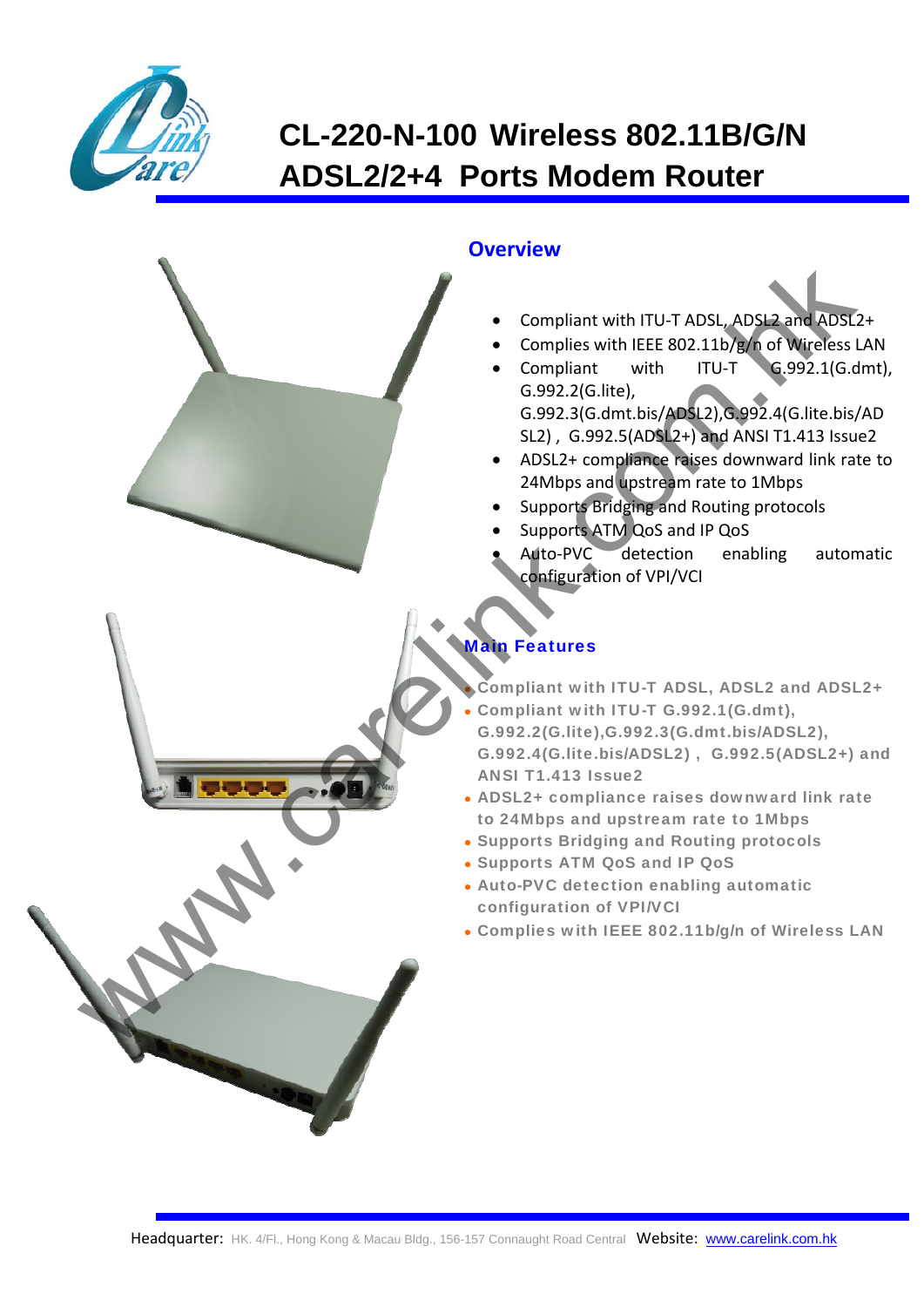

# **CL-220-N-100 Wireless 802.11B/G/N ADSL2/2+4 Ports Modem Router**

### Specification

### Chipset – Realtek RTL8676

#### **Standard**

IEEE802.11 b/g/n

#### ATM

ATM cells over ADSL/AAL5

Supports up to 8 Virtual Channel Connections

Supports UBR, CBR, rt-VBR and nrt-VBR traffic classes and shaping

Supports RFC2684, RFC1483, RFC2225, RFC1577 and RF2364 payload encapsulations

Supports Dying Gasp(option)

#### **Management**

Telnet with CLI(Command line interface) and Web-based GUI for user configuration and management Web The Control Historica Control History Control History and The Control History ADM and Deposits REC 1483 MER<br>
Moreover ADM ALS Recorded ALS Recorded Connections<br>
Proposition (Process Control History ADM and Process)<br>
Su

Supports SNMP and TR-069(option)

ACL(Access Control List) configuration

UPnP

SNTP client for Time Zone update

Firmware upgrade via HTTP

Configuration backup and restore

ARP table provides a list of learned MAC addresses

#### Bridging

RFC2684/1483 bridged PDU encapsulation

Supports up to 128 MACs learning address

Supports IEEE 802.1d spanning tree

Supports RFC 1483 MER

Supports 802.1p/Q

#### Routing

RFC 2684/1483 routed PDU encapsulation

PPPoE, PPP over ATM and IP over ATM

Static route , RIP v1 and RIP v2

DHCP(Dynamic Host Configuration Protocol) server and client

Secondary IP address

IGMPv1/v2 and IGMP proxy

IP QoS

DNS and DDNS

Storage Humidity

10% ~ 90% (Non-condensing)

Security/Firewall

IP/Port filtering

MAC filtering

Port forwarding

URL Blocking

Domain Blocking

DMZ Host

Antenna